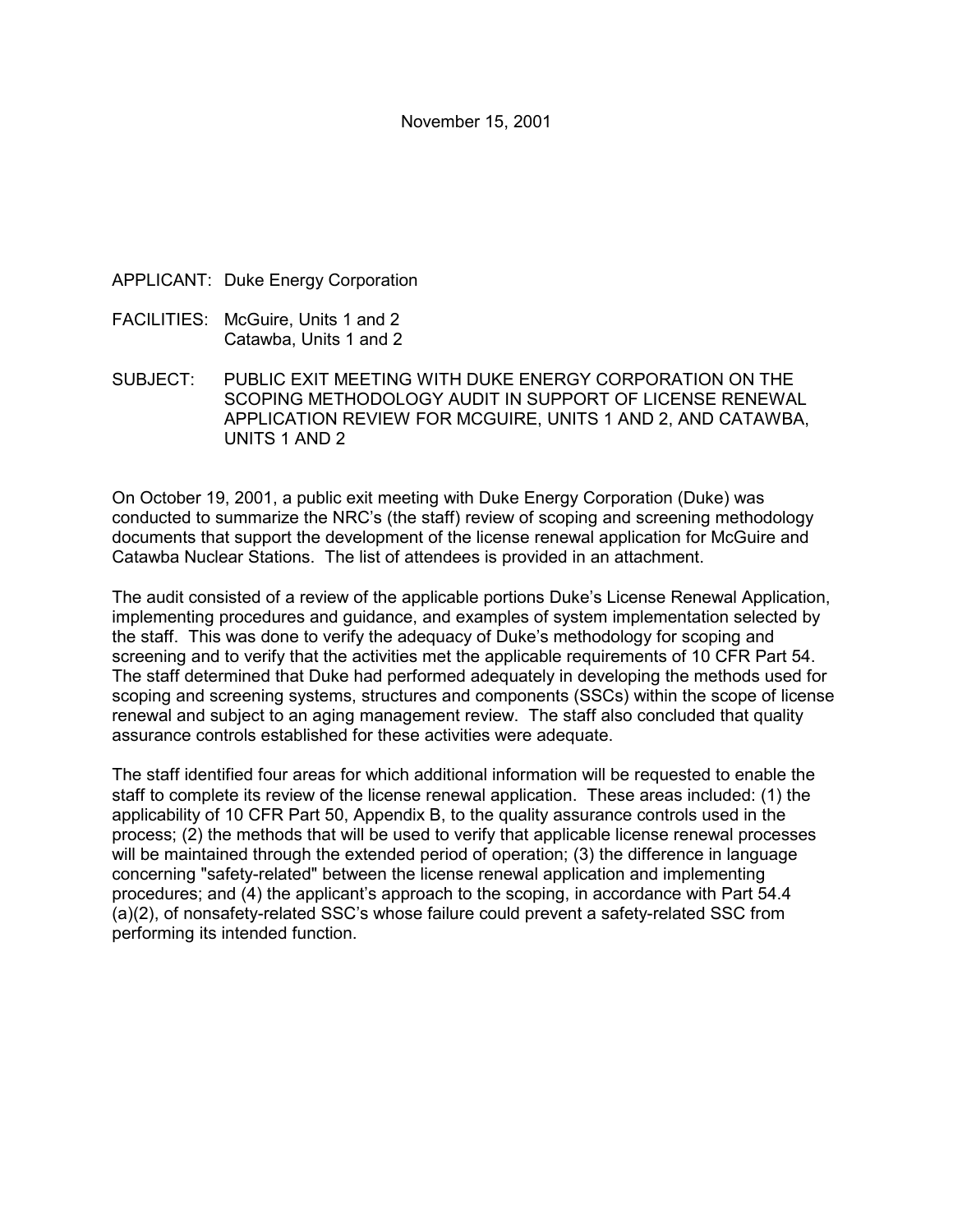A draft of this meeting summary was provided to the applicant to allow them the opportunity to comment prior to the summary being issued.

### /*RA*/

Rani L. Franovich, Project Manager License Renewal and Standardization Branch Division of Regulatory Improvement Programs Office of Nuclear Reactor Regulation

Docket Nos. 50-413, 50-414, 50-369, and 50-370

Attachment: As stated

cc w/attachment: See next page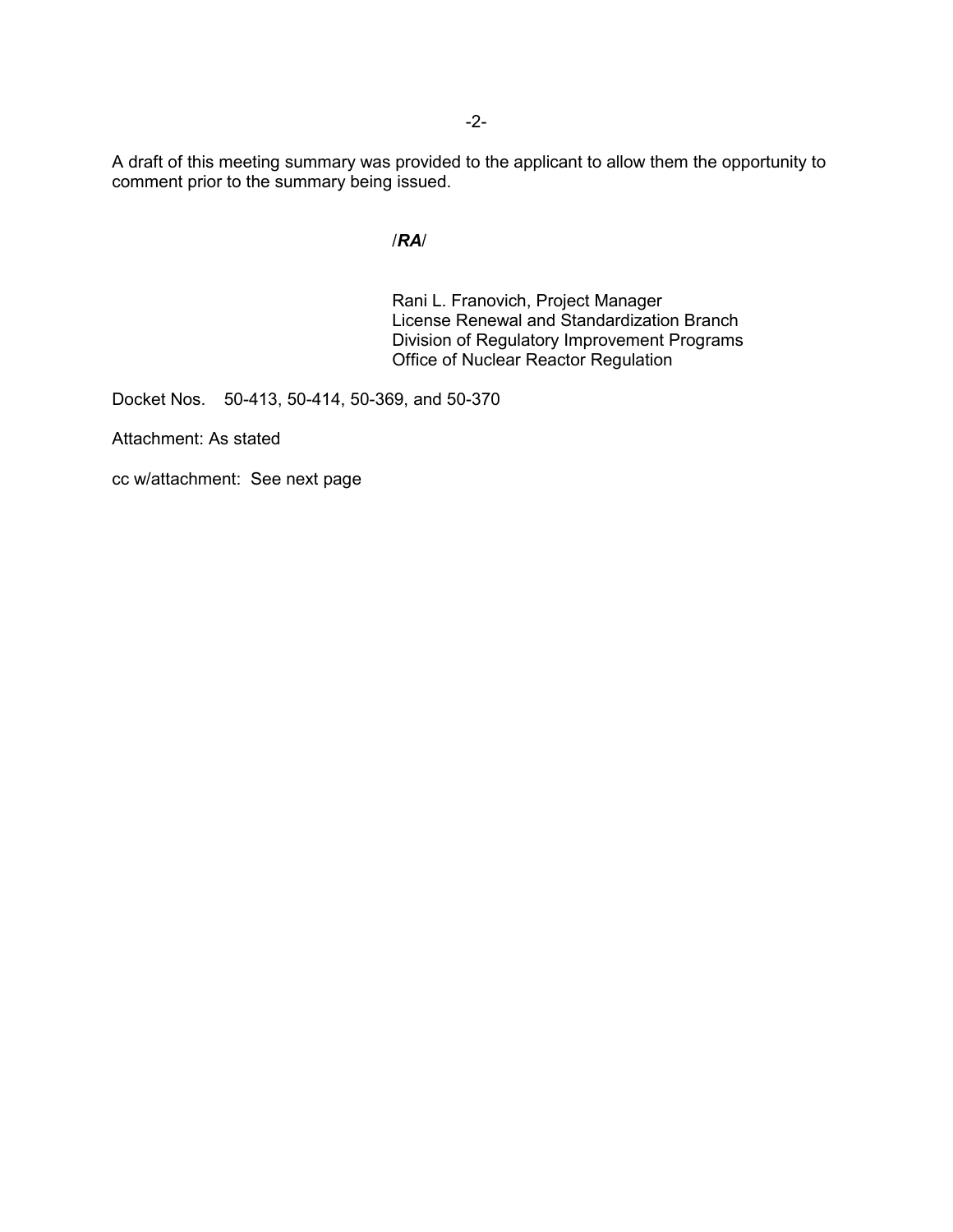A draft of this meeting summary was provided to the applicant to allow them the opportunity to comment prior to the summary being issued.

#### /*RA*/

Rani L. Franovich, Project Manager License Renewal and Standardization Branch Division of Regulatory Improvement Programs Office of Nuclear Reactor Regulation

Docket Nos. 50-413, 50-414, 50-369, and 50-370

Attachment: As stated

cc w/attachment: See next page DISTRIBUTION:

See next page

Document Name: C:\Program Files\Adobe\Acrobat 4.0\PDF Output\Scoping Methodology Audit E~.wpd

| OFFICE LA:DRIP |          | PM:RLSB:DRIP   BC:RLSB:DRIP |                 |
|----------------|----------|-----------------------------|-----------------|
| NAME:          | EGHylton | <b>RLFranovich</b>          | <b>CIGrimes</b> |
| DATE:          | 11/15/01 | 11/15/01                    | 11/15/01        |

OFFICIAL RECORD COPY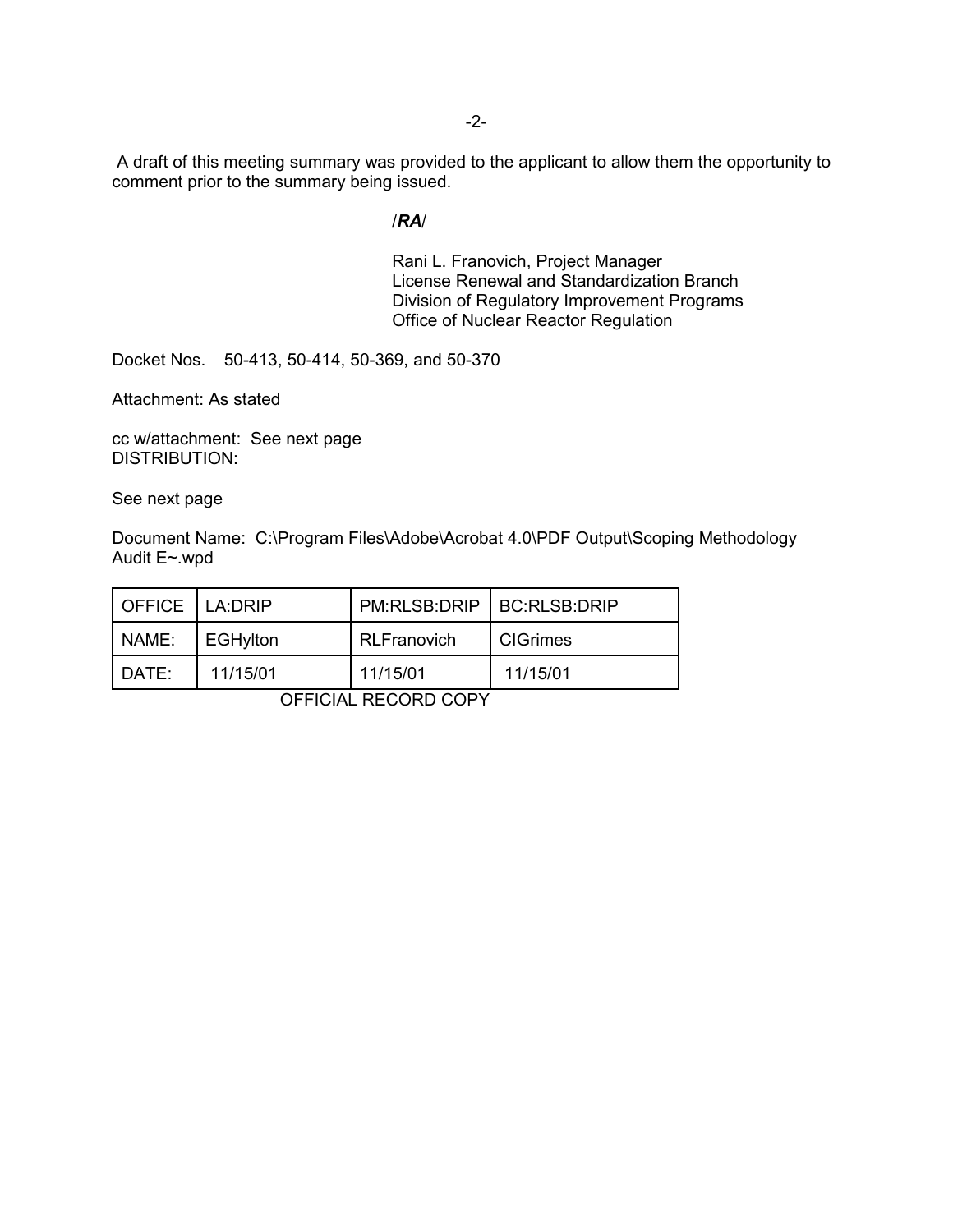## DISTRIBUTION:

**HARD COPY**

RLSB RF E. Hylton

### **E-MAIL**:

- **PUBLIC** J. Johnson
- W. Borchardt
- D. Matthews
- C. Carpenter
- C. Grimes
- B. Zalcman
- J. Strosnider
- F. Eltawila
- G. Bagchi
- K. Manoly
- W. Bateman
- J. Calvo
- C. Holden
- P. Shemanski
- S. Rosenberg
- G. Holahan
- T. Collins
- B. Boger
- D. Thatcher
- G. Galletti
- B. Thomas
- J. Moore
- R. Weisman
- M. Mayfield
- A. Murphy
- W. McDowell
- S. Droggitis
- S. Duraiswami
- RLSB Staff
- -------------
- R. Martin
- C. Patel
- C. Julian (RII)
- M. Widmann (RII)
- A. Coggins (OGC)
- J. Wilson
- M. Khanna
- R. Elliott
- B. Rogers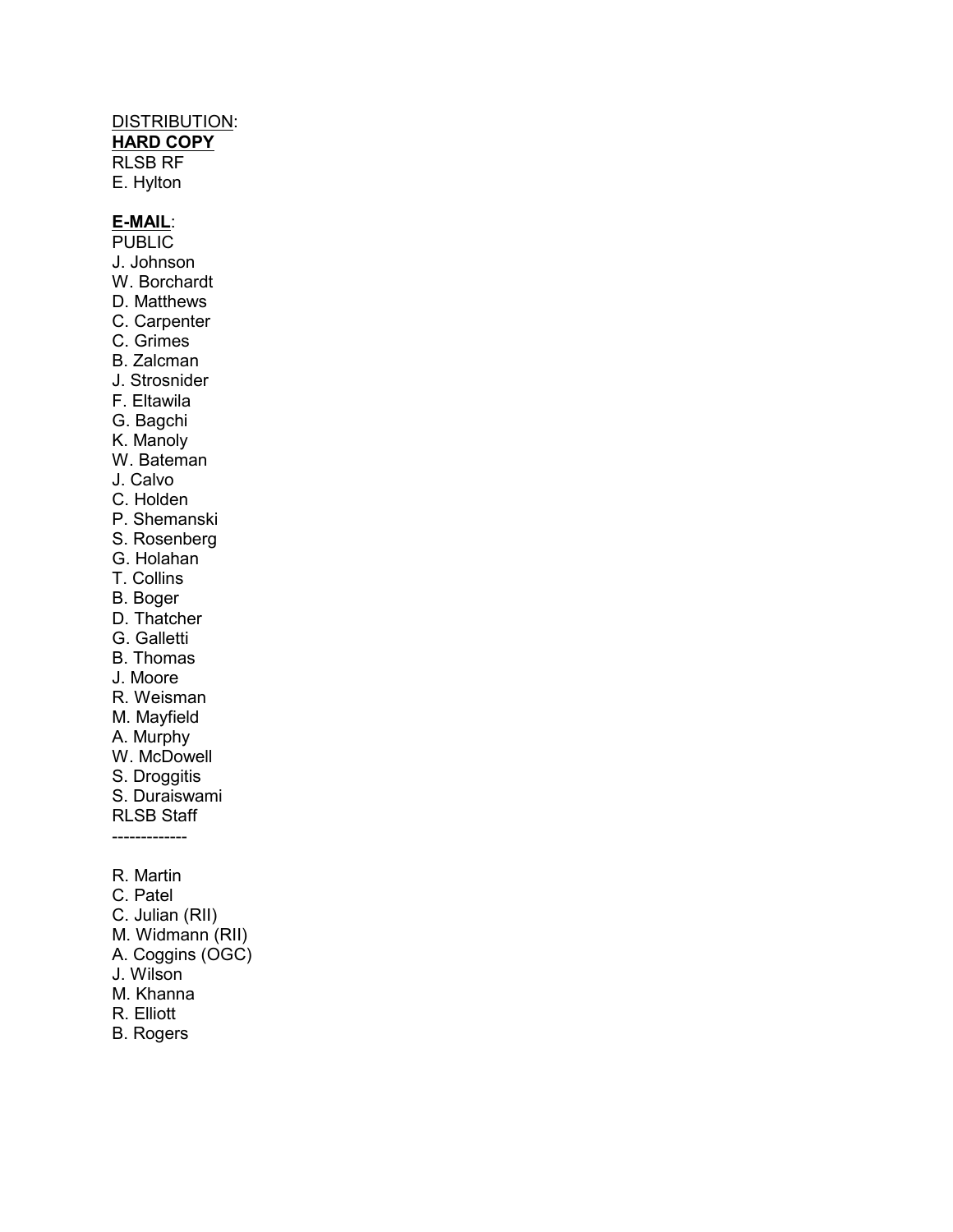#### ATTENDANCE LIST SCOPING METHODOLOGY AUDIT PUBLIC EXIT MEETING WITH DUKE ENERGY CORPORATION OCTOBER 19, 2001

- 
- 
- 
- 
- 
- 
- 7. Greg Robison **Duke Energy**
- 8. Michael Semmler Duke Energy
- 9. Rounette Nader **Duke Energy**
- 
- 11. Debra Keiser **Duke Energy**
- 

# <u>NAME NAME</u><br>1. Rani Franovich Channel Channel Channel Channel Channel Channel Channel Channel Channel Channel Channel Chan<br>1. Rani Franovich Channel Channel Channel Channel Channel Channel Channel Channel Channel Channel C NRC/NRR/DRIP/RLSB 2. Bill Rogers NRC/NRR/DIPM/IQMB<br>3. Greg Galletti Santa Control State NRC/NRR/DIPM/IQMB 3. Greg Galletti NRC/NRR/DIPM/IQMB 4. Juan Peralta<br>
5. Richard McIntyre<br>
S. Richard McIntyre<br>
NRC/NRR/DIPM/IQMB NRC/NRR/DIPM/IQMB 6. Rick Harns **Duke Energy** 10. Robert Gill **Duke Energy** 12. Tom Shiel **Duke Energy**

**Attachment**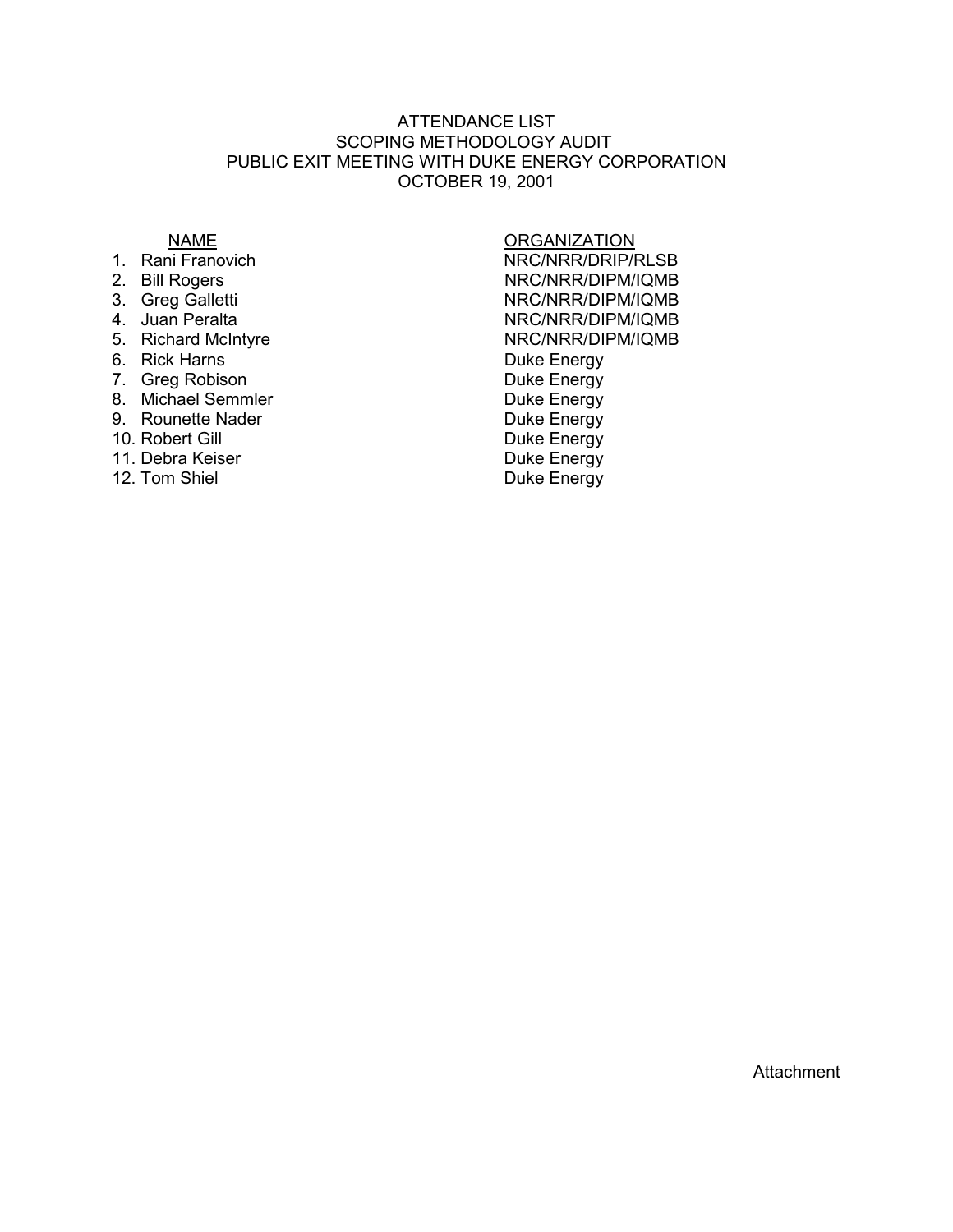McGuire & Catawba Nuclear Stations, Units 1 and 2

Mr. Gary Gilbert Regulatory Compliance Manager Duke Energy Corporation 4800 Concord Road York, South Carolina 29745

Ms. Lisa F. Vaughn Duke Energy Corporation 422 South Church Street Charlotte, North Carolina 28201-1006

Anne Cottington, Esquire Winston and Strawn 1400 L Street, NW Washington, DC 20005

North Carolina Municipal Power Agency Number 1 1427 Meadowwood Boulevard P. O. Box 29513 Raleigh, North Carolina 27626

County Manager of York County York County Courthouse York, South Carolina 29745

Piedmont Municipal Power Agency 121 Village Drive Greer, South Carolina 29651

Ms. Karen E. Long Assistant Attorney General North Carolina Department of Justice P. O. Box 629 Raleigh, North Carolina 27602

Ms. Elaine Wathen, Lead REP Planner Division of Emergency Management 116 West Jones Street Raleigh, North Carolina 27603-1335

Mr. Robert L. Gill, Jr. Duke Energy Corporation Mail Stop EC-12R P. O. Box 1006 Charlotte, North Carolina 28201-1006

Mr. Alan Nelson

Nuclear Energy Institute 1776 I Street, N.W., Suite 400 Washington, DC 20006-3708

North Carolina Electric Membership **Corporation** P. O. Box 27306 Raleigh, North Carolina 27611

Senior Resident Inspector U.S. Nuclear Regulatory Commission 4830 Concord Road York, South Carolina 29745

Mr. Virgil R. Autry, Director Dept of Health and Envir Control 2600 Bull Street Columbia, South Carolina 29201-1708

Mr. C. Jeffrey Thomas Manager - Nuclear Regulatory Licensing Duke Energy Corporation 526 South Church Street Charlotte, North Carolina 28201-1006

Mr. L. A. Keller Duke Energy Corporation 526 South Church Street Charlotte, North Carolina 28201-1006

Saluda River Electric P. O. Box 929 Laurens, South Carolina 29360

Mr. Peter R. Harden, IV VP-Customer Relations and Sales Westinghouse Electric Company 5929 Carnegie Blvd. Suite 500 Charlotte, North Carolina 28209

Mr. T. Richard Puryear Owners Group (NCEMC) Duke Energy Corporation 4800 Concord Road York, South Carolina 29745

Mr. Richard M. Fry, Director